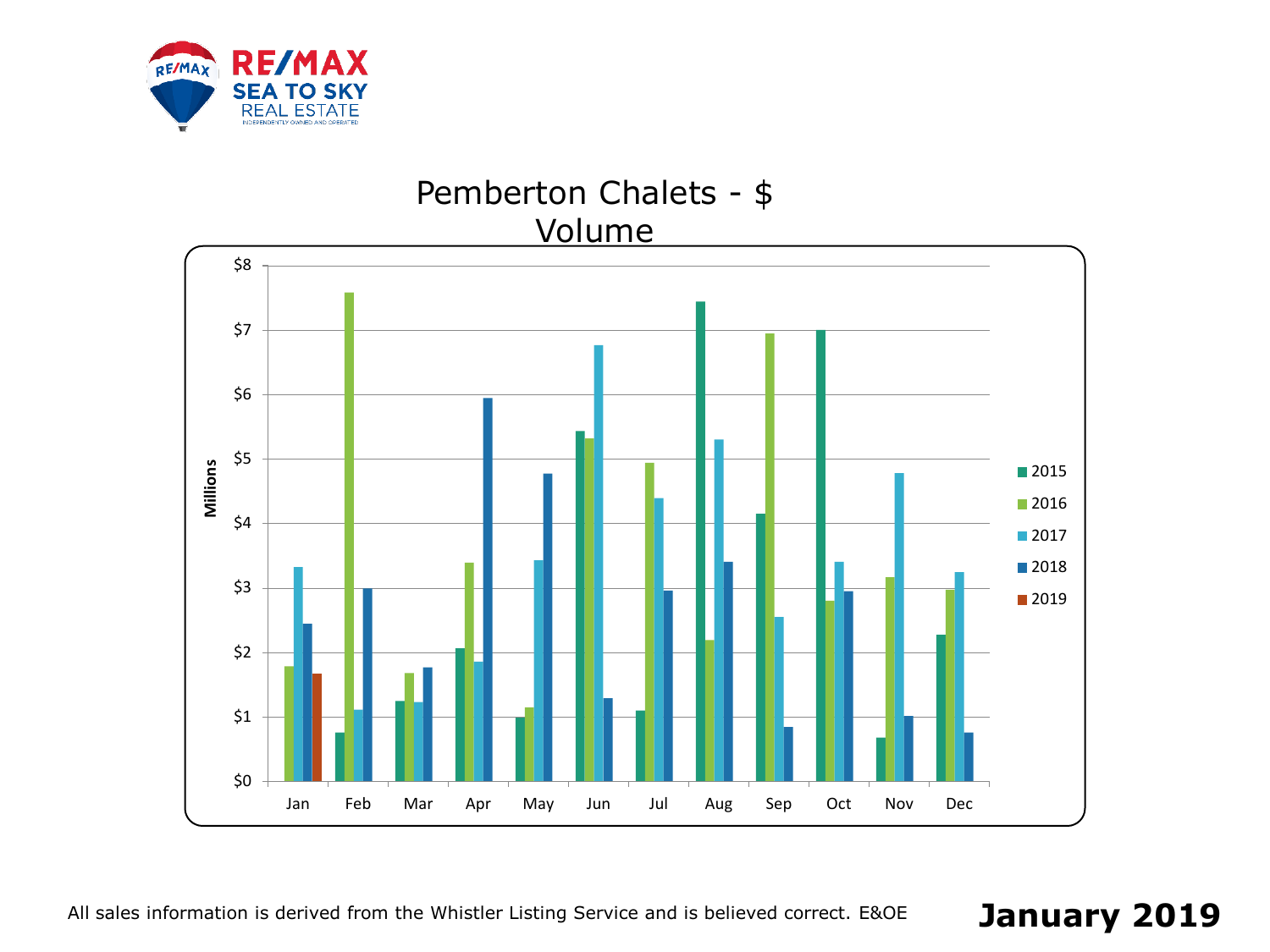

# Pemberton Chalets - **Transactions**



All sales information is derived from the Whistler Listing Service and is believed correct. E&OE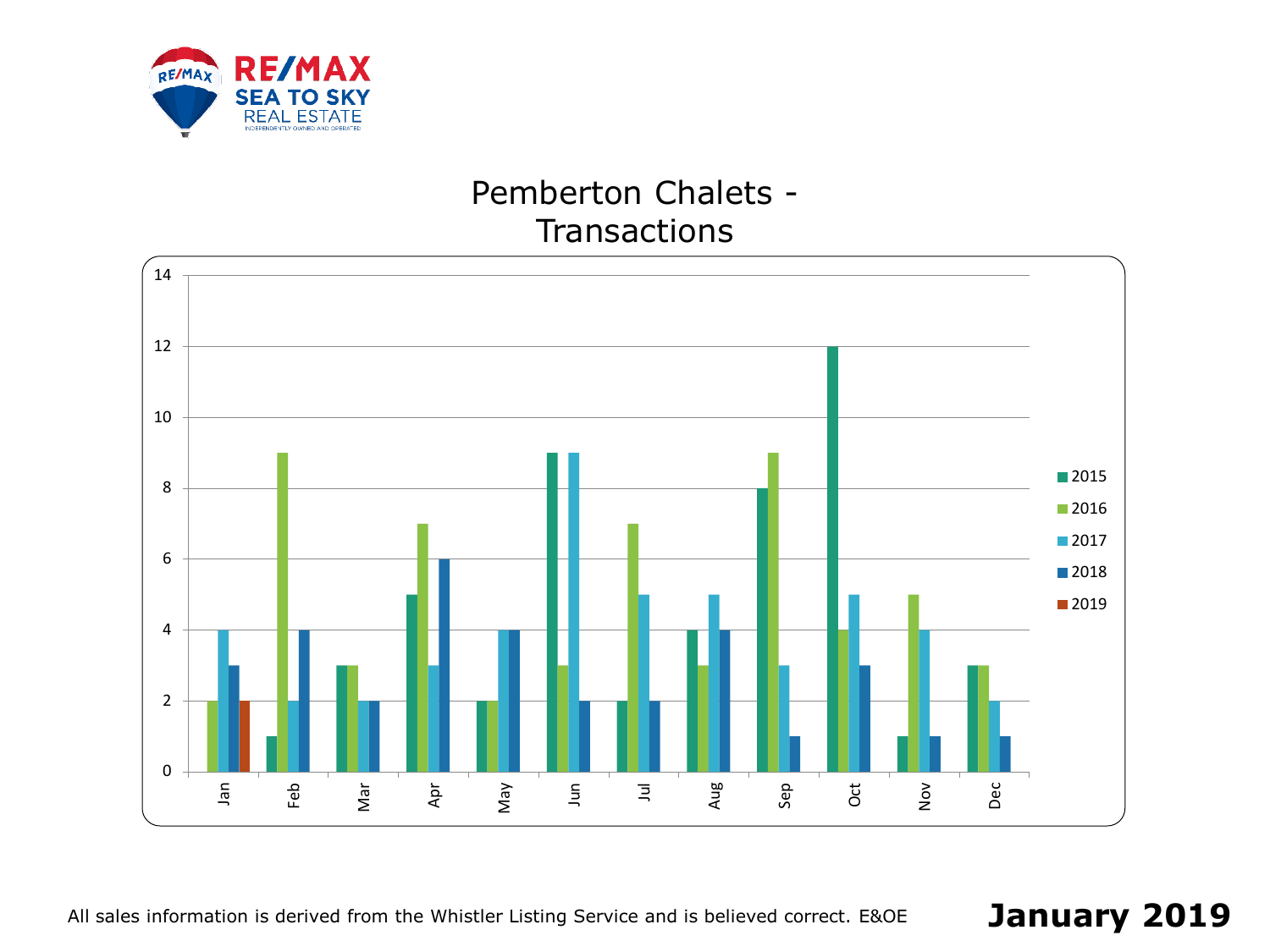

# Pemberton Condos - \$ Volume

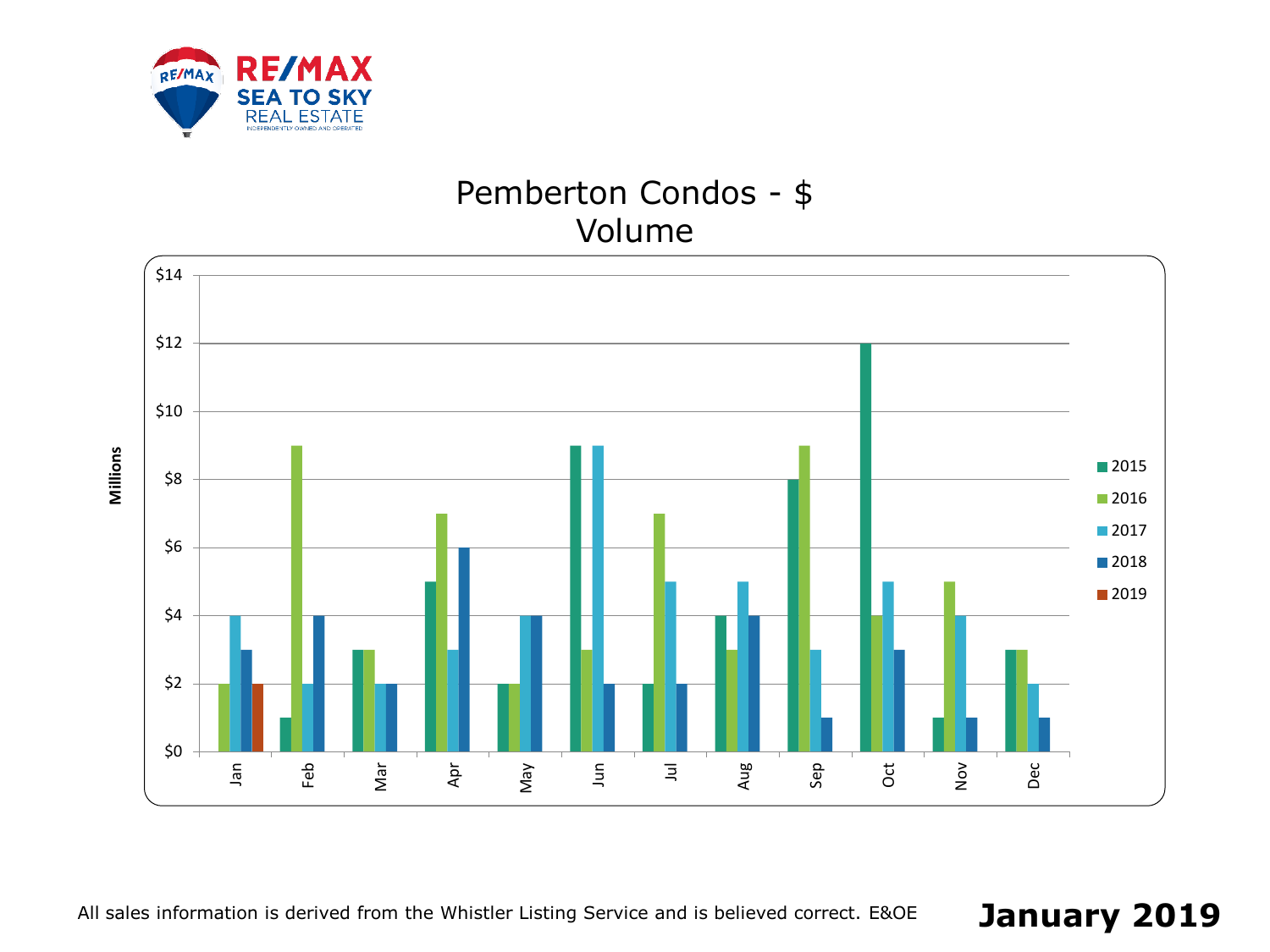

# Pemberton Condos - **Transactions**



All sales information is derived from the Whistler Listing Service and is believed correct. E&OE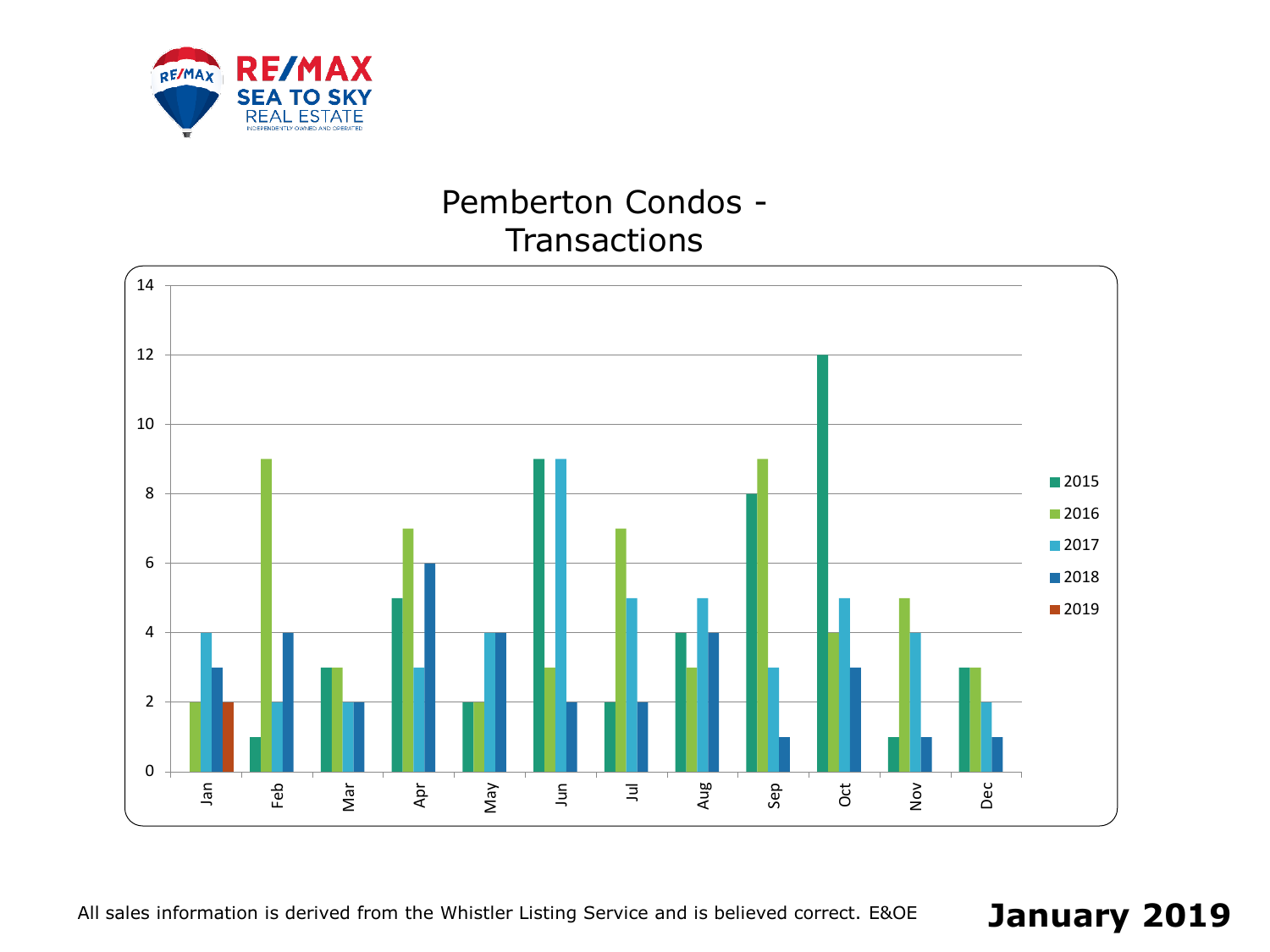

# Pemberton Mobile Homes - \$ Volume



**Millions**

All sales information is derived from the Whistler Listing Service and is believed correct. E&OE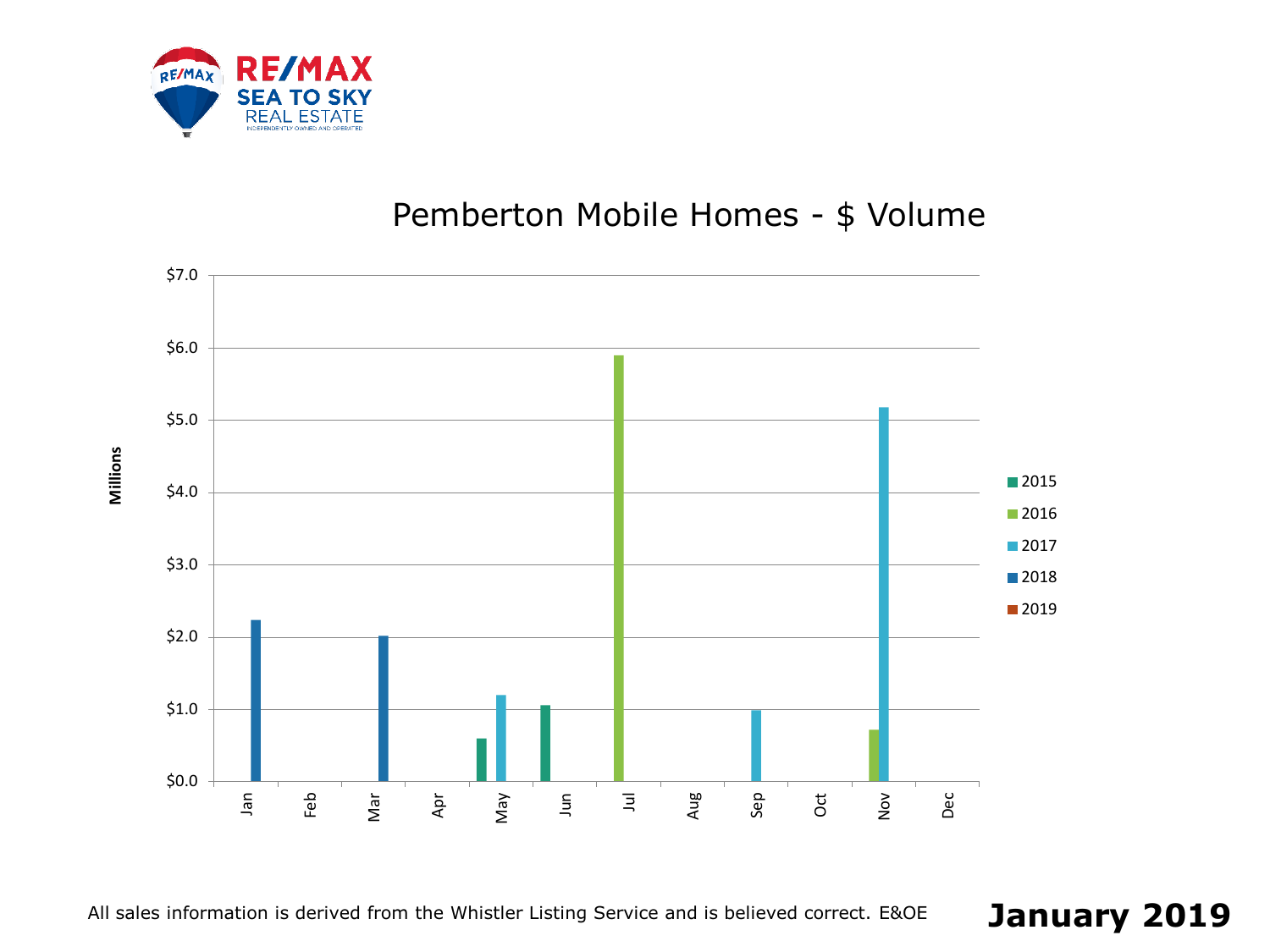

#### Pemberton Mobile Homes - Transactions



All sales information is derived from the Whistler Listing Service and is believed correct. E&OE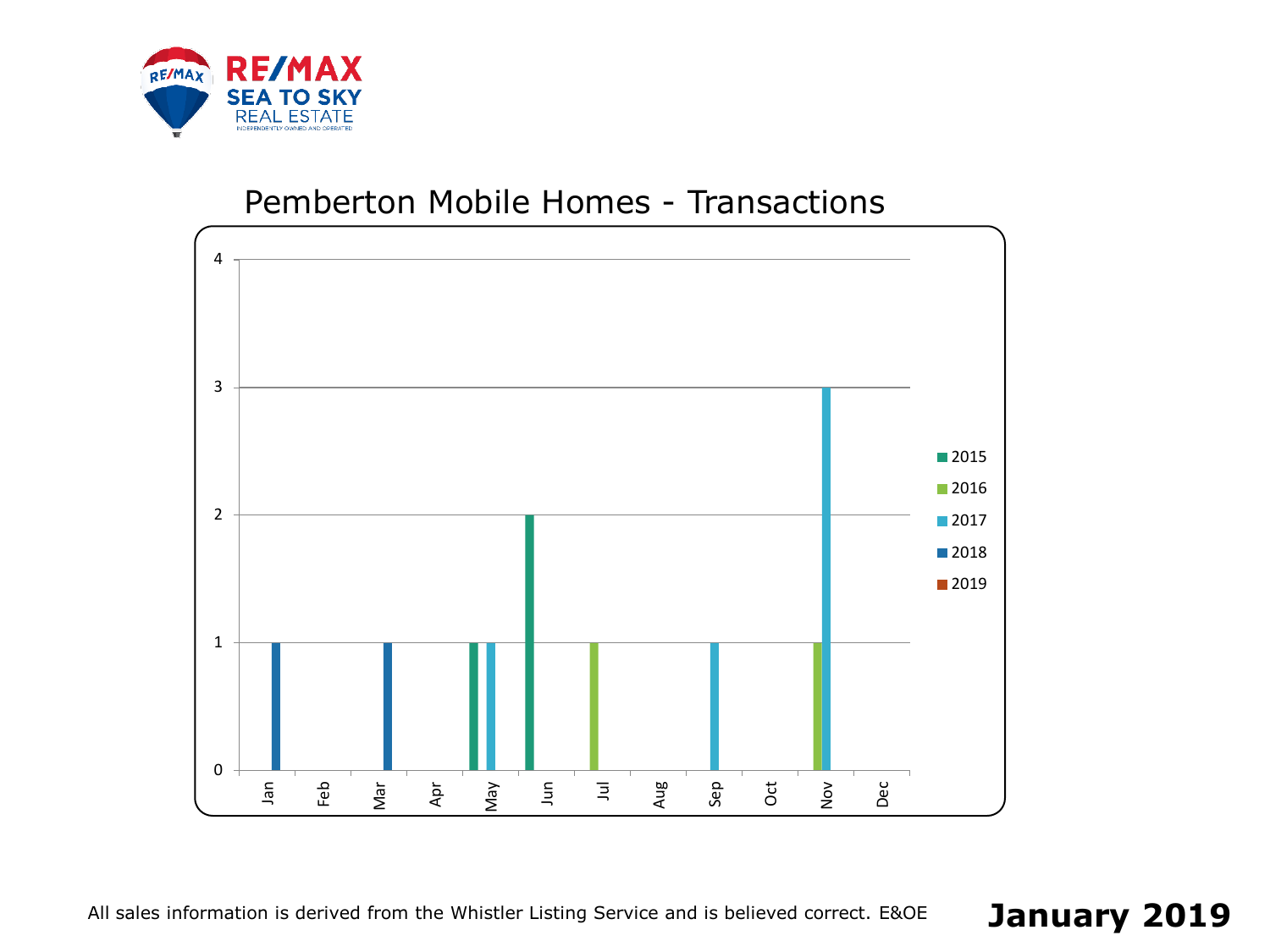

# Pemberton Townhomes - **Transactions**



All sales information is derived from the Whistler Listing Service and is believed correct. E&OE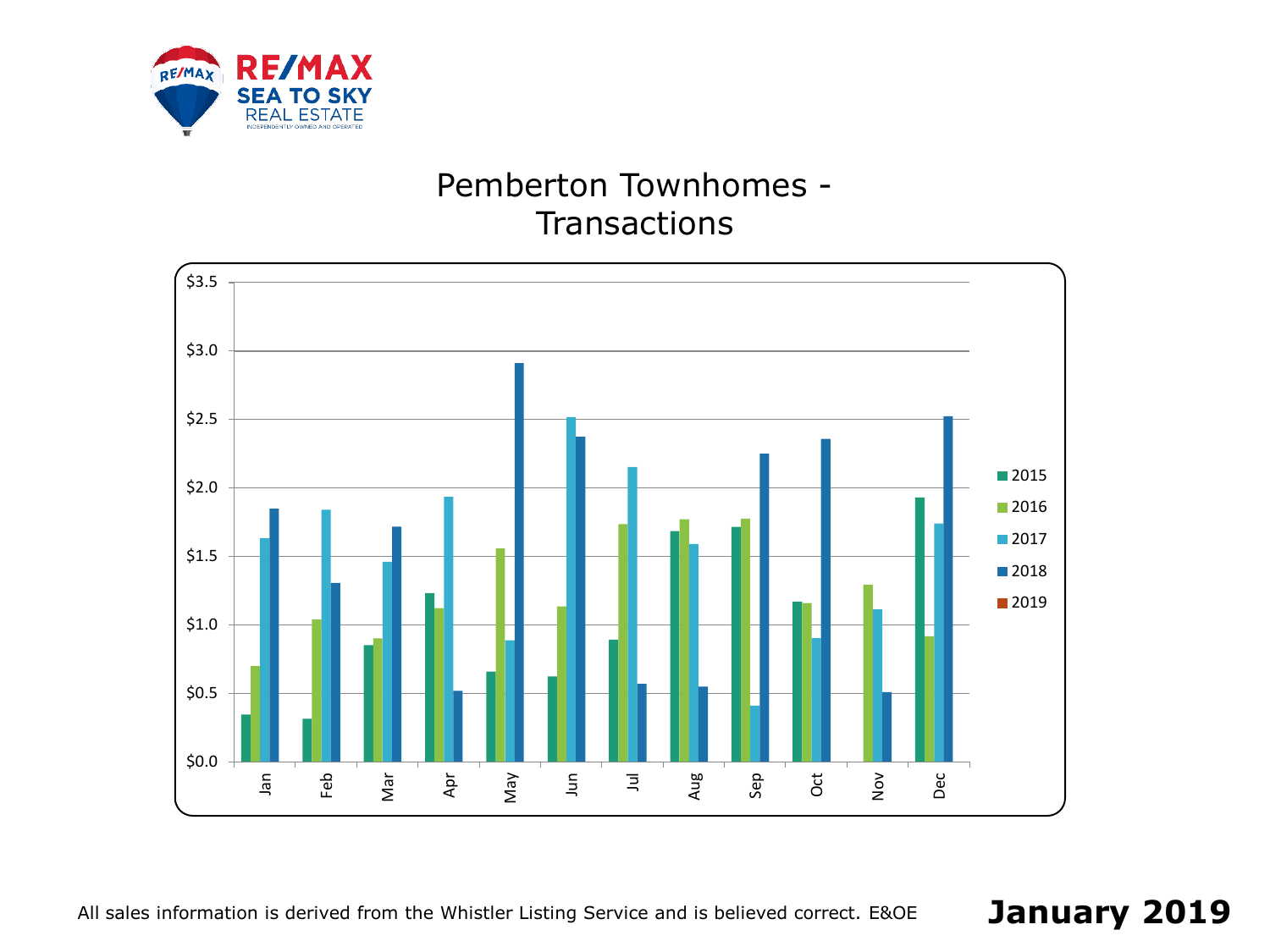

# Pemberton Vacant Land - \$ Volume



All sales information is derived from the Whistler Listing Service and is believed correct. E&OE

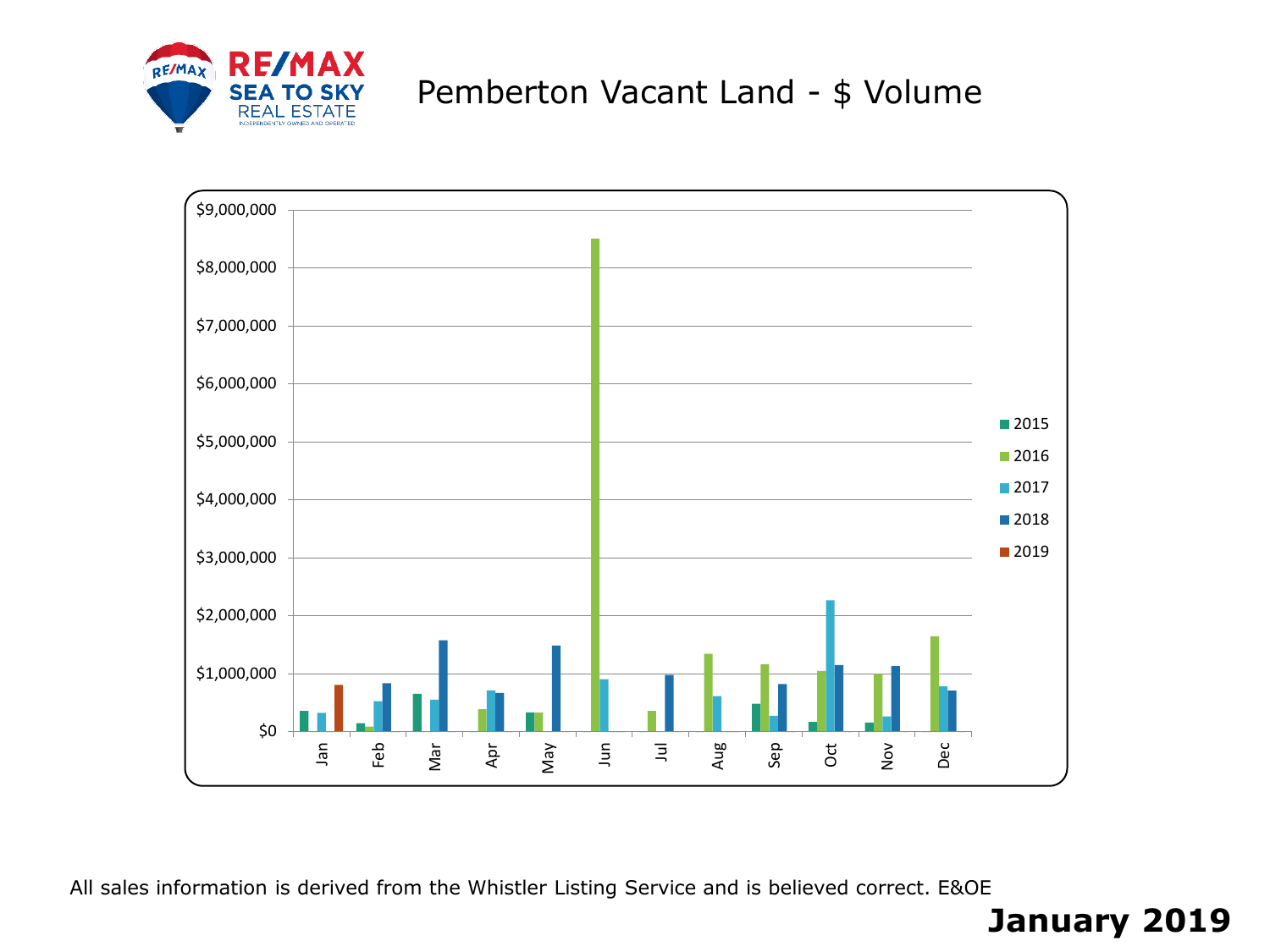

### Pemberton Vacant Land - **Transactions**

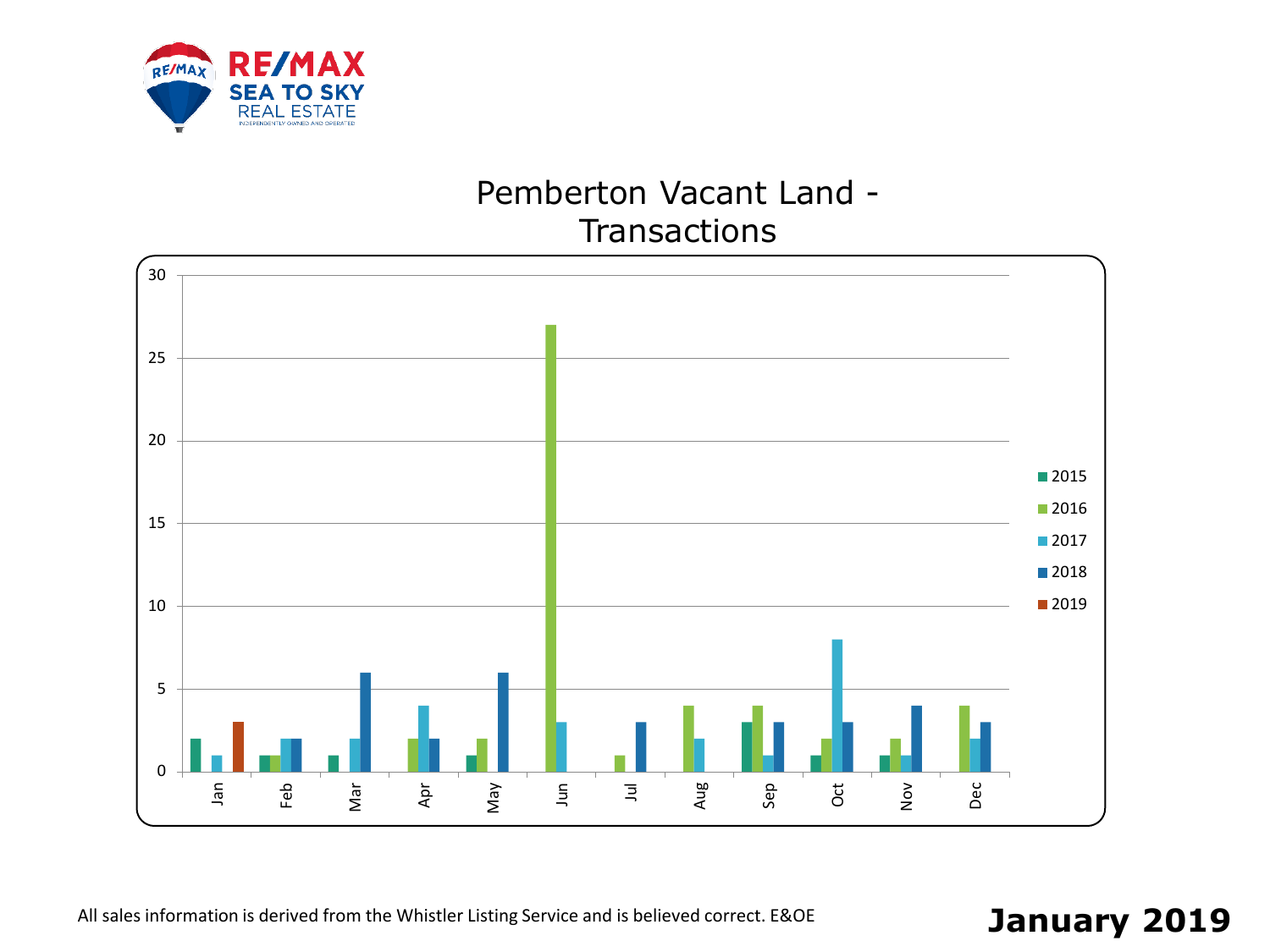

### Pemberton Totals - \$ Volume

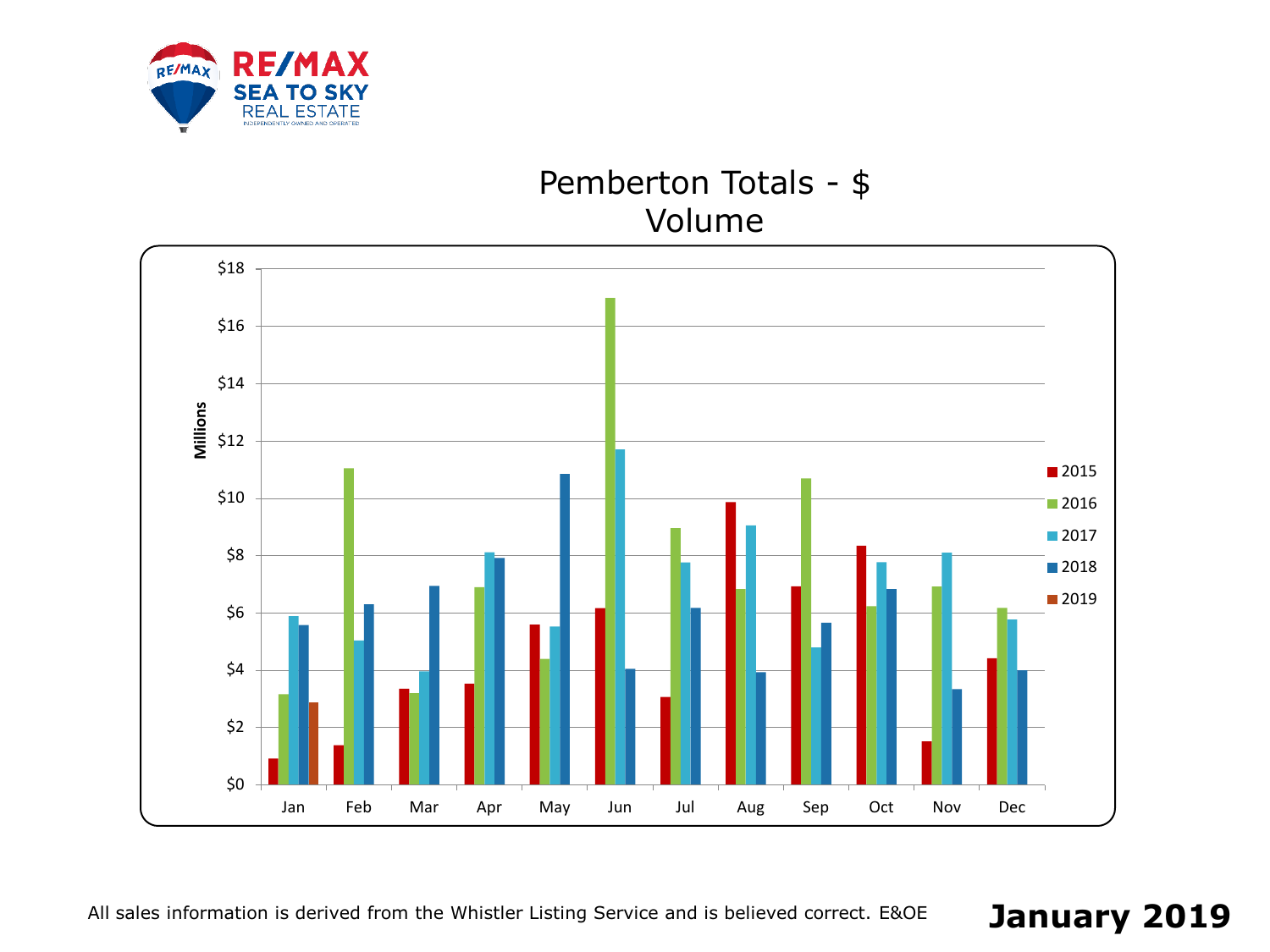

# Pemberton Totals - **Transactions**



All sales information is derived from the Whistler Listing Service and is believed correct. E&OE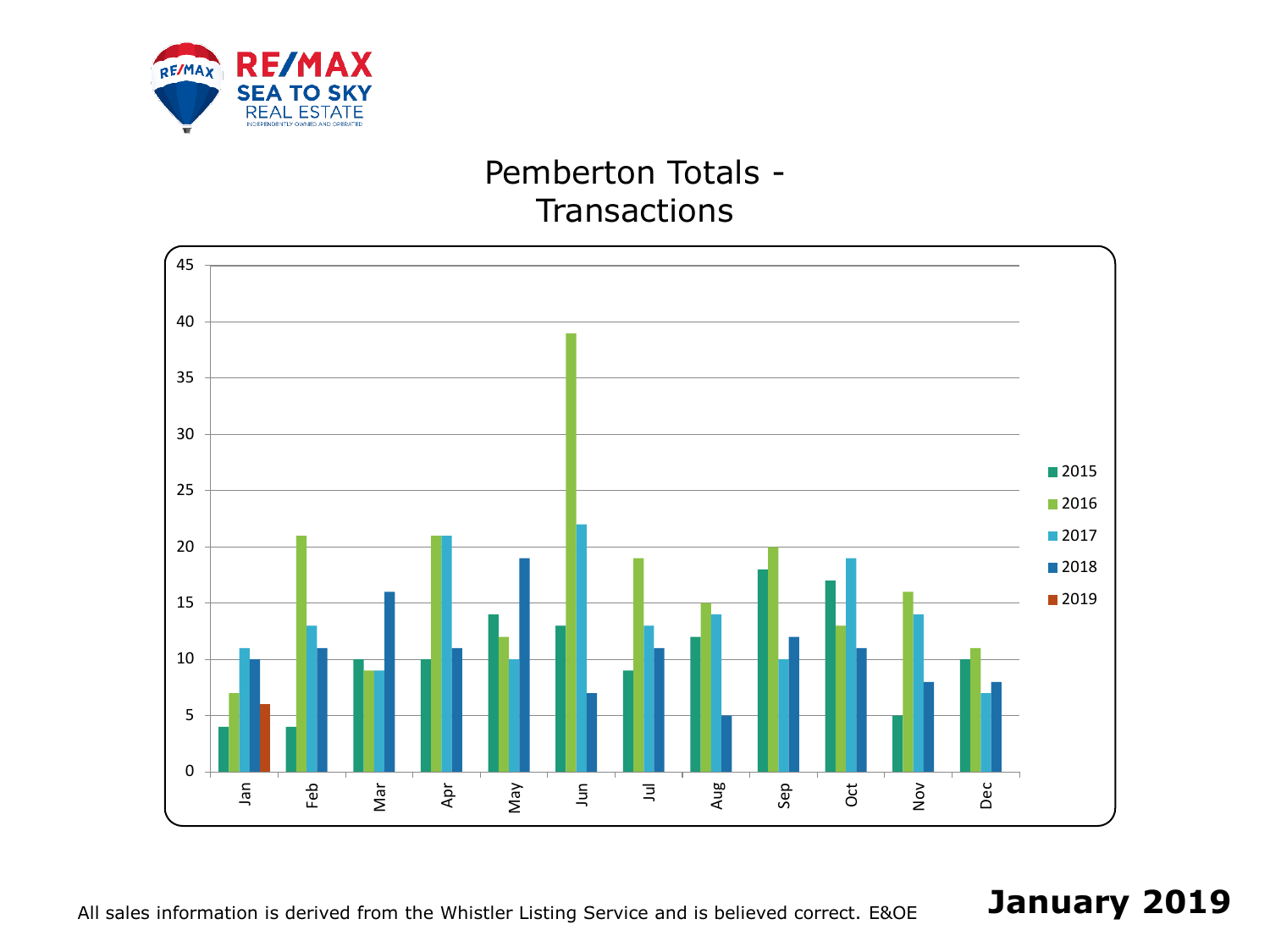

### \$ Average - Quarterly



Please note this chart does not indicate property value trends, only the average price of properties that actually sold for that quarter.

All sales information is derived from the Whistler Listing Service and is believed correct. E&OE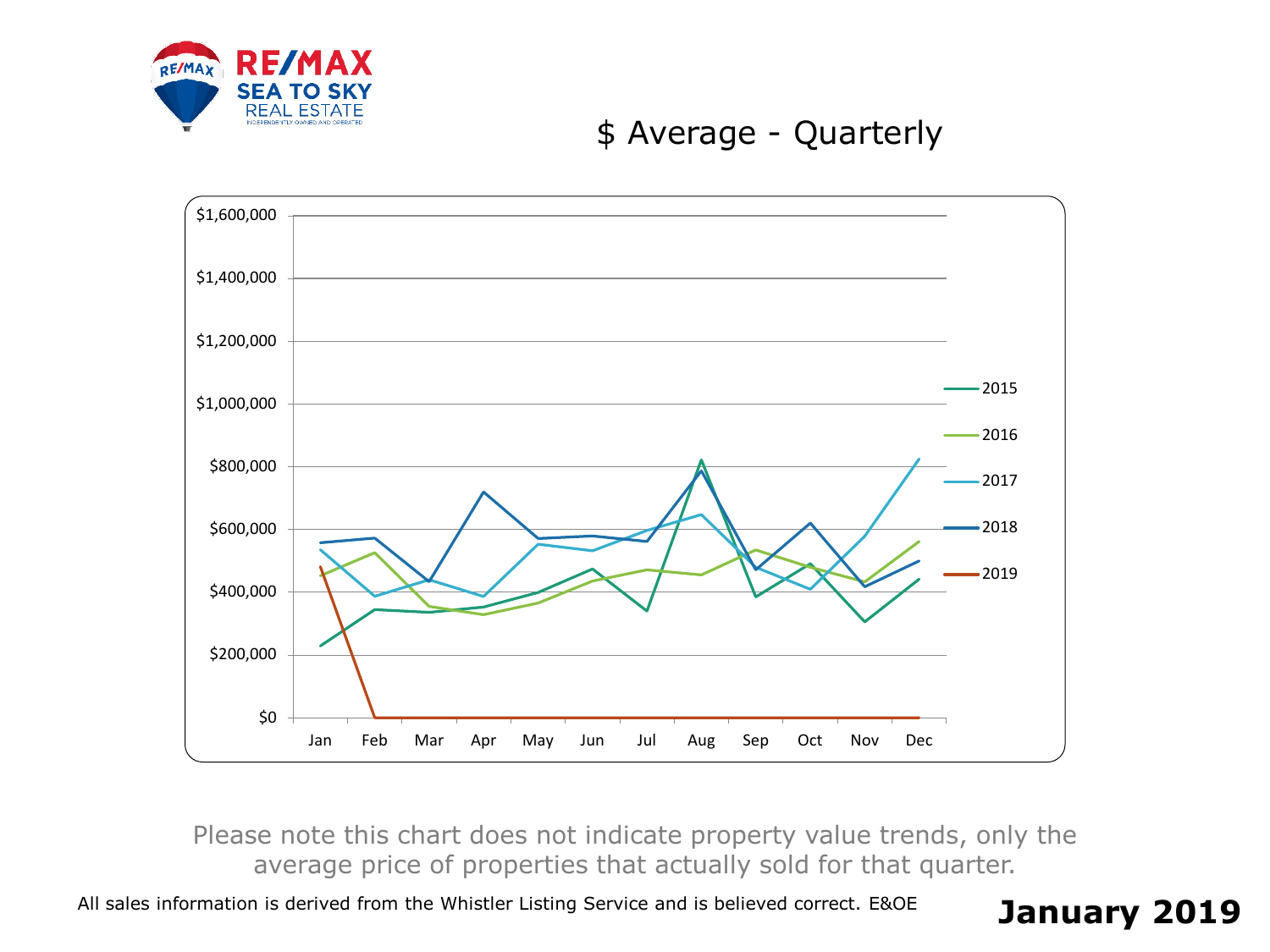



All sales information is derived from the Whistler Listing Service and is believed correct. E&OE **January 2019**